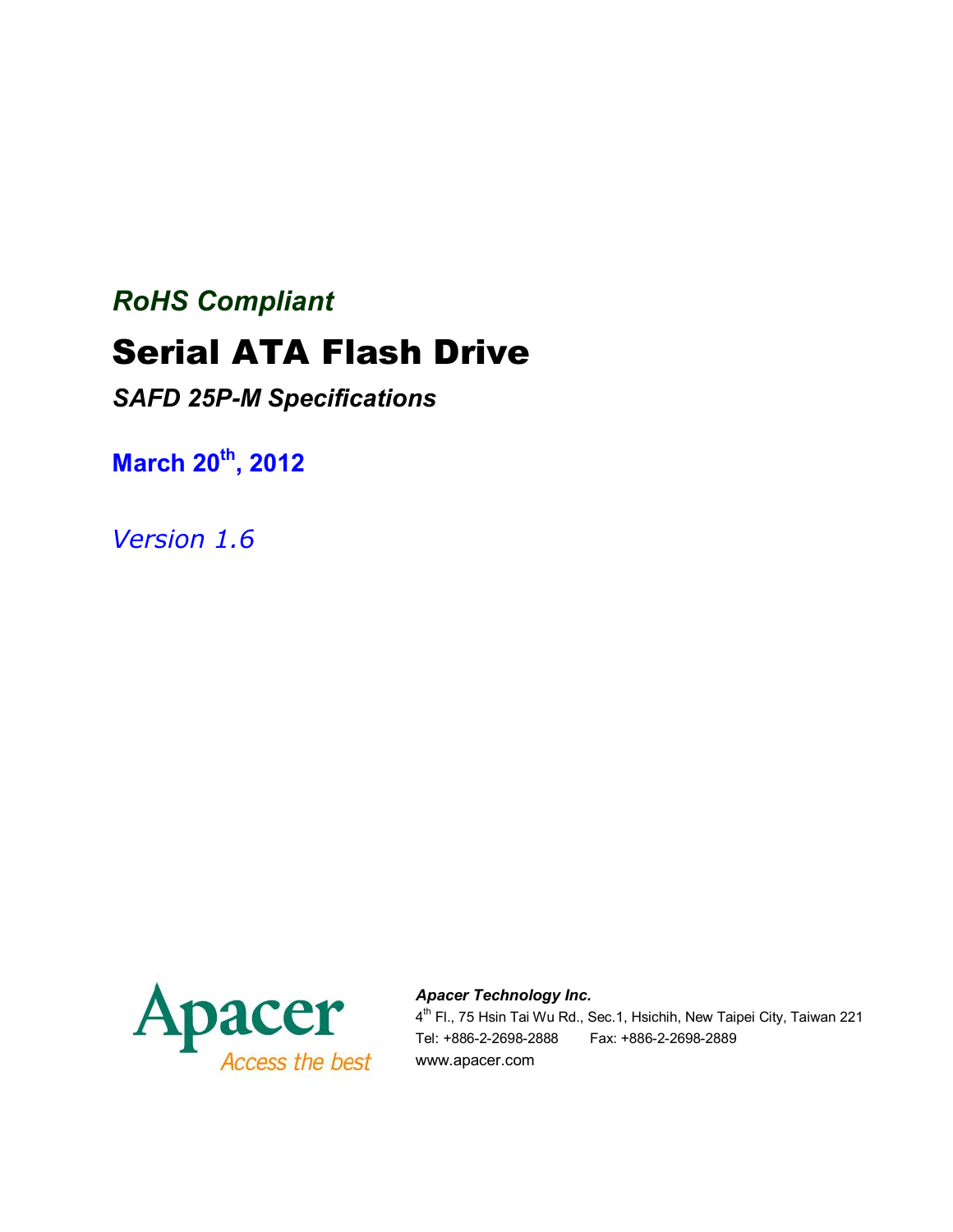

## **Features:**

- **Standard Serial ATA 2.6**
	- Serial ATA 2.6
	- SATA II, 3.0 Gbps
	- ATA-compatible command set
- **Capacities**
	- 16, 32, 64, 128, 256, 512 GB

#### **Performance\***

- Burst read/write: 300 MB/sec
- Sustained read: up to 260 MB/sec
- Sustained write: up to 220 MB/sec

#### **Intelligent endurance design**

- Built-in hardware ECC, enabling up to 16/24 bit correction per 1024 bytes
- Static wear-leveling scheme together with dynamical block allocation to significantly increase the lifetime of a flash device and optimize the disk performance
- Flash bad block management
- S.M.A.R.T.
- Power Failure Management
- ATA Secure Erase
- TRIM
- **NAND Flash Type:** MLC
- **MTBF (hours):** >1,000,000
- **Temperature ranges**
	- Operation: Standard:  $0^{\circ}$ C to 70 $^{\circ}$ C (32 ~ 158 $^{\circ}$ F)  **Extended: -40 ~ +85°C (-40° ~ 185°F)**\*\*
	- Storage: -40°C to 100°C (-40° ~ 212°F)
- **Supply voltage**  $-5.0$  V + 5%
- **Power consumption (typical)\***
	- Active mode: 872 mA@5.0 V
	- Idle mode: 203 mA@5.0 V
- **Form factor**
	- $-$  2.5 inch (100 x 69.9 x 9.3, unit: mm)
- **Connector**
	- 7-pin SATA male connector
	- 15-pin SATA power connector
	- **IOPS 4K Random (approx.)** – 10,000
- **Shock & Vibration**
	- Shock: 1500g (approx.)
	- Vibration: 15g (approx.)
- **Zero power data retention** No battery required for data storage
- **RoHS compliant**

**\*Varies from capacities. The values presented for Performances and Power Consumption are typical and may vary depending on different configurations and platforms.**

**\*\*Only available in 32, 64, 128, and 256GB capacities. For details, please see "Product Ordering Information".**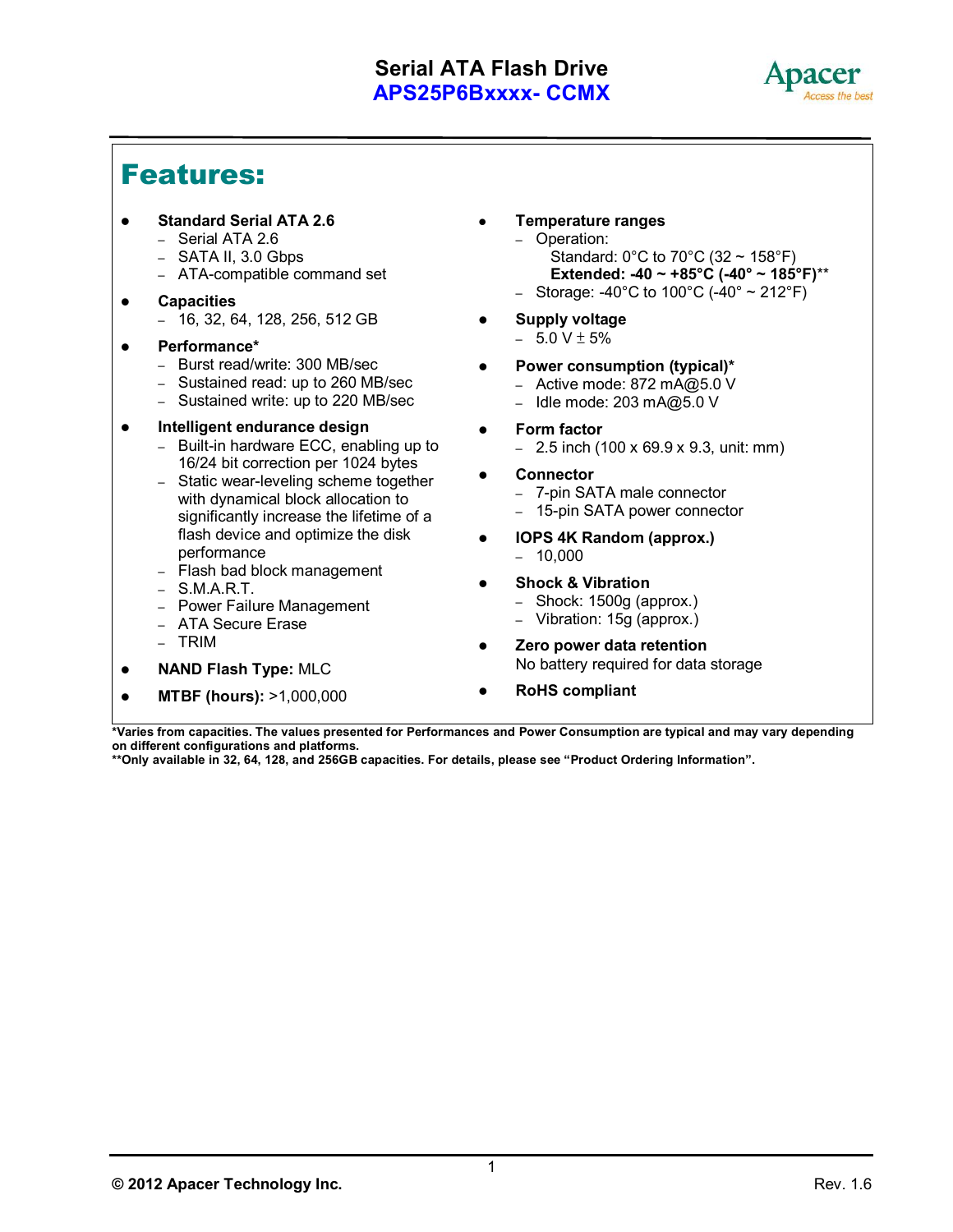## **Serial ATA Flash Drive APS25P6Bxxxx-CCMX**



## **Table of Contents**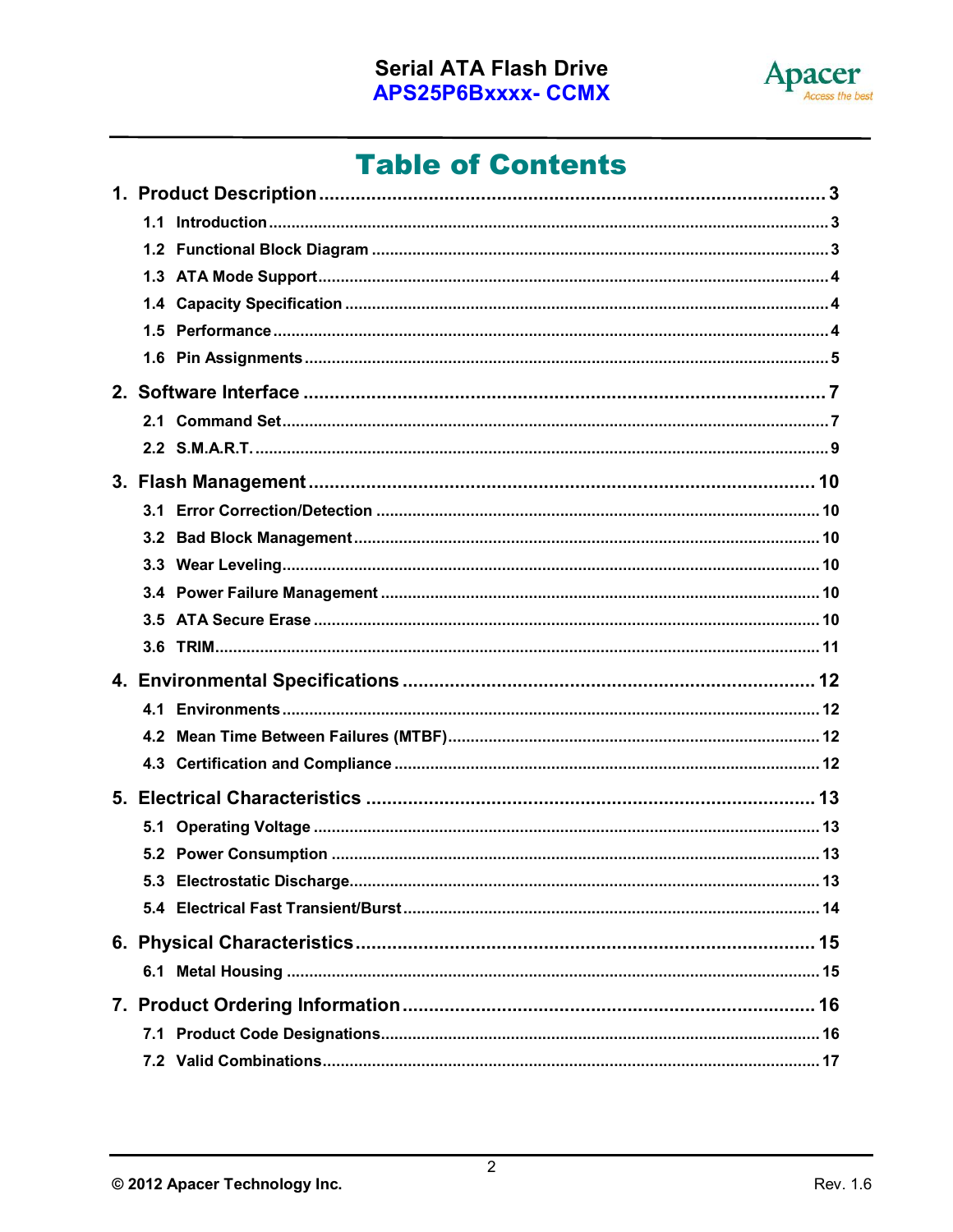

## **1. Product Description**

### **1.1 Introduction**

Apacer's Serial ATA Flash Drive (SAFD) is a solid-state disk (SSD) drive that contains a controller, embedded firmware, and flash media along with a male connector. Using NAND flash memory devices, the SAFD drive interfaces with the host allowing data to be seamlessly transferred between the host and the flash devices.

SAFD 25P-M drive is designed with a single-chip controller, offering capacities of up to 512 gigabytes and providing full support for the SATA II high-speed interface standard. It can operate at sustained access rates higher than 100 megabytes per second, which is much faster than any other traditional SATA-based hard disk drive currently available on the market. **Though built with MLC, this SSD can work in highly demanding environment as it can withstand ambient temperature from -40°C to +85°C (**for certain capacities only**).**

In addition to buffer management through dynamical allocation, SAFD 25P-M adopts the global wear-leveling scheme to allow uniform use of all storage blocks, ensuring that the lifespan of a flash media can be significantly increased and the disk performance is optimized as well. SAFD 25P-M provides the S.M.A.R.T. feature that follows the SATA Rev. 2.6, ATA/ATAPI-7 specifications and uses the standard SMART command B0h to read data from the drive. This feature protects the user from unscheduled downtime by monitoring and storing critical drive performance.

## **1.2 Functional Block Diagram**

SAFD 25P-M drive includes a single-chip SATA II Controller and the flash media, as well as the SATA standard interface. The controller integrates the flash management unit with the controller itself to support multi-channel, multi-bank flash arrays. Figure 1-1 shows the functional block diagram.



**Figure 1-1** Apacer SAFD 25P-M block diagram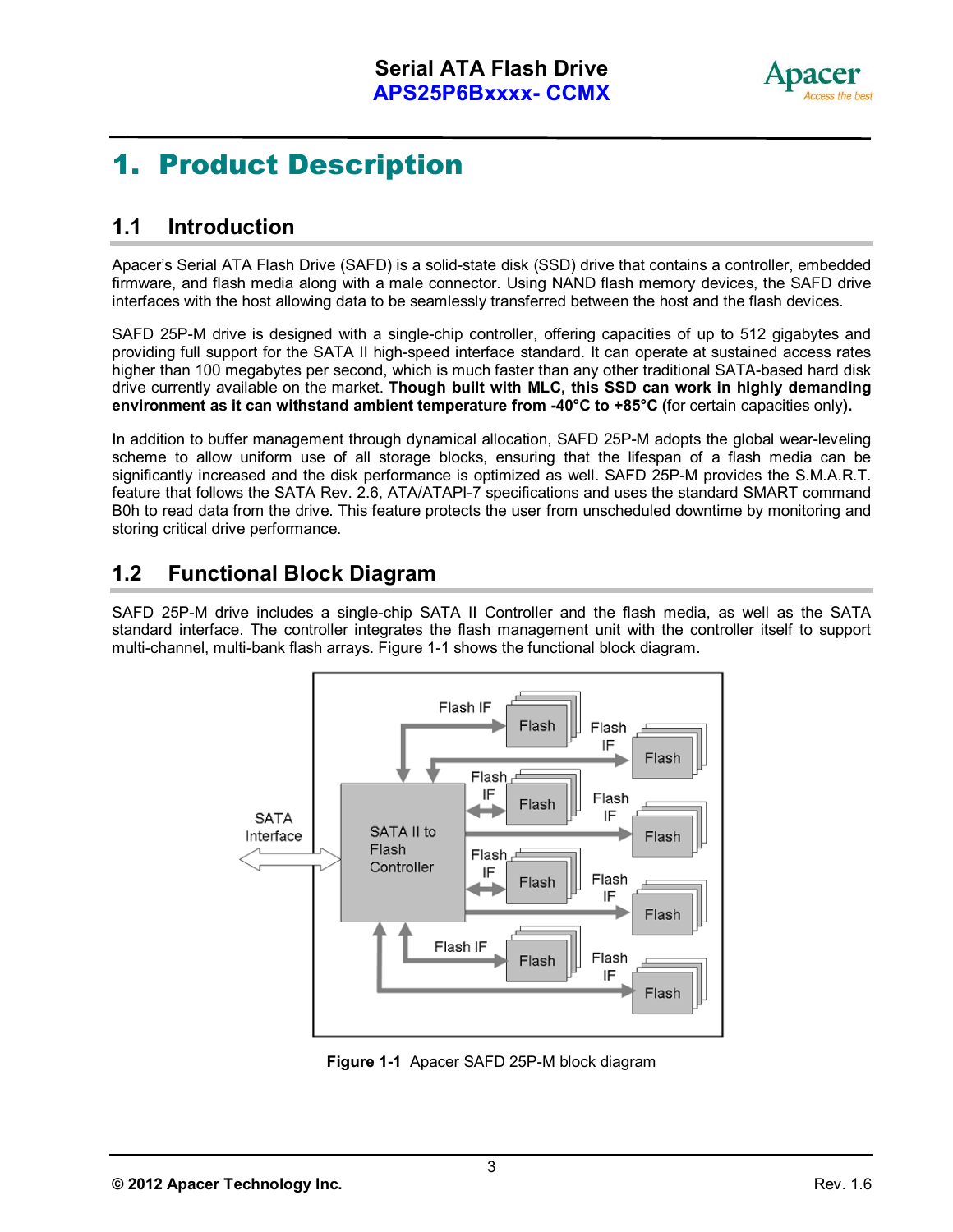

### **1.3 ATA Mode Support**

SAFD 25P-M provides ATA mode support as follows:

- Up to PIO mode-4
- Up to Multiword DMA mode-2
- Up to UDMA mode-5

### **1.4 Capacity Specification**

Capacity specification of SAFD 25P-M product family is available as shown in Table 1-1. It lists the specific capacity, the default numbers of logical cylinders and heads, and the number of logical sectors per track for each product line.

| Capacity | <b>Total Bytes*</b> | <b>Cylinders</b> | <b>Heads</b> | <b>Sectors</b> | Max LBA**     |
|----------|---------------------|------------------|--------------|----------------|---------------|
| 16 GB    | 16,013,942,784      | 16383            | 16           | 63             | 31,277,232    |
| 32 GB    | 32,017,047,552      | 16383            | 16           | 63             | 62,533,296    |
| 64 GB    | 64,023,257,088      | 16383            | 16           | 63             | 125,045,424   |
| 128 GB   | 128,035,676,160     | 16383            | 16           | 63             | 250,069,680   |
| 256 GB   | 256,060,514,304     | 16383            | 16           | 63             | 500,118,192   |
| 512 GB   | 512,110,190,592     | 16383            | 16           | 63             | 1,000,215,216 |

|  |  | Table 1-1 Capacity specification |
|--|--|----------------------------------|
|--|--|----------------------------------|

\*Display of total bytes varies from file systems.

\*\*Cylinders, heads or sectors are not applicable for these capacities. Only LBA addressing applies.

## **1.5 Performance**

Performance of SAFD 25P-M is shown in Table 1-2.

|  | Table 1-2 Performance specification |  |
|--|-------------------------------------|--|
|--|-------------------------------------|--|

| Capacity<br>Performance          | <b>16 GB</b> | 32 GB | 64 GB | <b>128 GB</b> | 256 GB | 512GB |
|----------------------------------|--------------|-------|-------|---------------|--------|-------|
| <b>Sustained Read</b><br>(MB/s)  | 200          | 200   | 250   | 260           | 260    | 260   |
| <b>Sustained Write</b><br>(MB/s) | 46           | 50    | 100   | 150           | 220    | 180   |

Note: Results may differ from various flash configurations.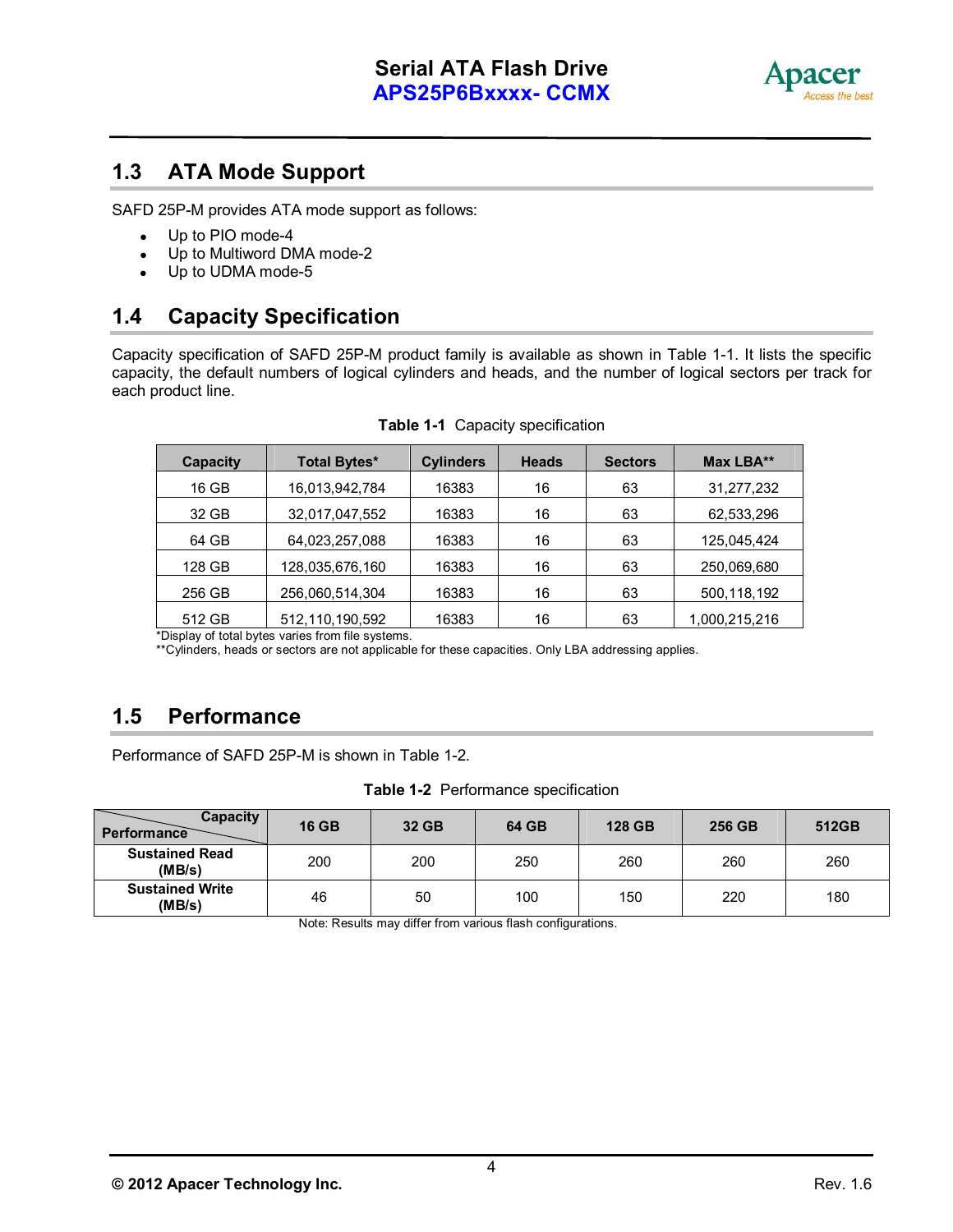

## **1.6 Pin Assignments**

Table 1-3 describes SAFD 25P-M signal segment, and Table1-4, its power segment.



**Figure 1-2** Pin Assignments

|  | Table 1-3: Signal segment |
|--|---------------------------|
|  |                           |

| <b>Name</b>    | Type       | <b>Description</b>      | Pin            | <b>Signal/Description</b> |
|----------------|------------|-------------------------|----------------|---------------------------|
| S <sub>1</sub> | <b>GND</b> |                         | P <sub>1</sub> | Not used (3.3V)           |
| S <sub>2</sub> | <b>RxP</b> | Serial Data Receiver    | P <sub>2</sub> | Not used (3.3V)           |
| S <sub>3</sub> | <b>RxN</b> |                         | P <sub>3</sub> | Not used (3.3V)           |
| S4             | GND        |                         | P <sub>4</sub> | Ground                    |
| S <sub>5</sub> | TxN        |                         | P <sub>5</sub> | Ground                    |
| S <sub>6</sub> | <b>TxP</b> | Serial Data Transmitter | P <sub>6</sub> | Ground                    |
| S7             | GND        |                         | P7             | 5V Pre-Charge             |

#### **Table 1-4: Power segment**

| Pin             | <b>Signal/Description</b> |  |  |  |
|-----------------|---------------------------|--|--|--|
| P1              | Not used (3.3V)           |  |  |  |
| P2              | Not used (3.3V)           |  |  |  |
| P3              | Not used (3.3V)           |  |  |  |
| P4<br>Ground    |                           |  |  |  |
| P <sub>5</sub>  | Ground                    |  |  |  |
| P6              | Ground                    |  |  |  |
| P7              | 5V Pre-Charge             |  |  |  |
| P8              | 5V                        |  |  |  |
| P <sub>9</sub>  | 5V                        |  |  |  |
| P <sub>10</sub> | Ground                    |  |  |  |
| P11             | Ground                    |  |  |  |
| P <sub>12</sub> | Ground                    |  |  |  |
| P <sub>13</sub> | Not used (12V Pre-Charge) |  |  |  |
| P <sub>14</sub> | Not used (12V)            |  |  |  |
| P15             | Not used (12V)            |  |  |  |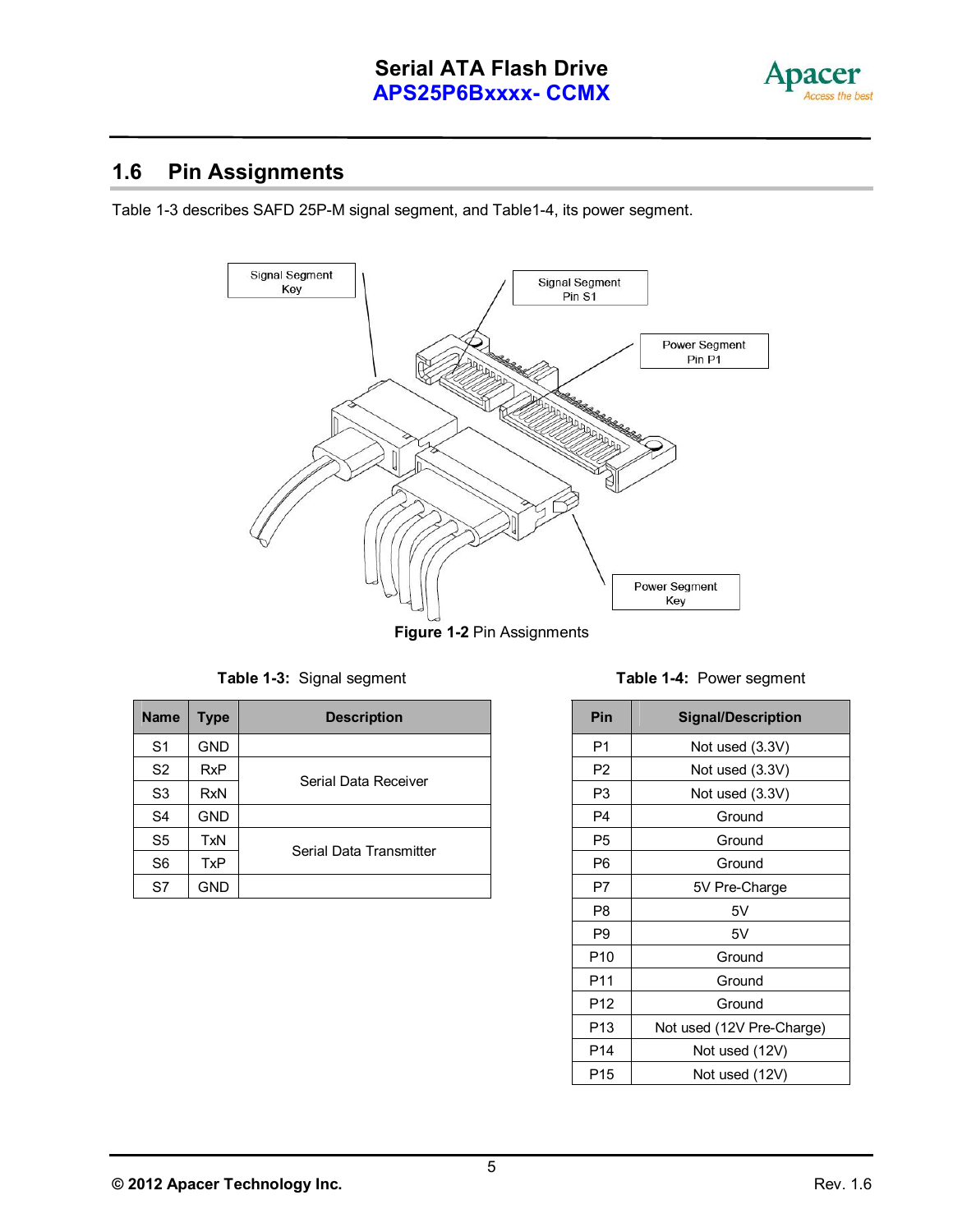### **Serial ATA Flash Drive APS25P6Bxxxx- CCMX**





**Figure 1-3** SATA Cable / Connector Connection Diagram

The connector on the left represents the Host with TX/RX differential pairs connected to a cable while the connector on the right shows the Device with TX/RX differential pairs also connected to the cable. Notice also the ground path connecting the shielding of the cable to the Cable Receptacle.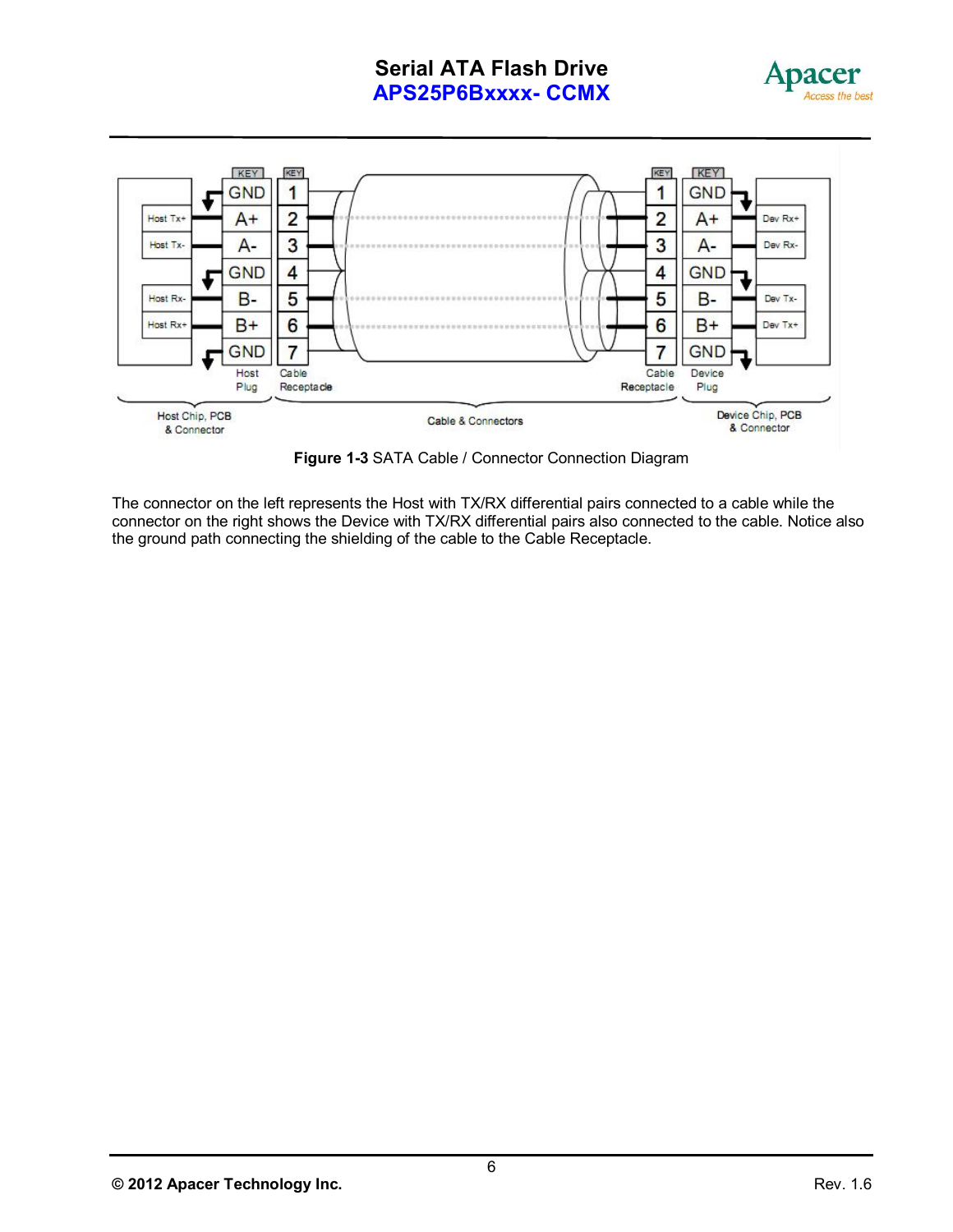

## **2. Software Interface**

### **2.1 Command Set**

Table 2-1 summarizes the ATA commands supported by SAFD 25P-M.

| <b>Command</b>              | Code             | FR <sup>1</sup>          | SC <sup>2</sup>          | SN <sup>3</sup>          | CY <sup>4</sup>          | DH <sup>5</sup> | LBA <sup>6</sup>         |
|-----------------------------|------------------|--------------------------|--------------------------|--------------------------|--------------------------|-----------------|--------------------------|
| Check-Power-Mode            | E <sub>5</sub> H | ÷                        |                          | -                        | $\overline{a}$           | $D^8$           | $\overline{\phantom{a}}$ |
| Execute-Drive-Diagnostic    | 90H              | L,                       |                          | $\overline{\phantom{0}}$ |                          | D               | $\blacksquare$           |
| Flush-Cache                 | E7H              | $\overline{\phantom{a}}$ | $\overline{\phantom{a}}$ | $\overline{\phantom{0}}$ | $\overline{\phantom{a}}$ | D               | $\overline{\phantom{a}}$ |
| Identify-Drive              | <b>ECH</b>       | ÷                        | $\overline{\phantom{a}}$ | $\overline{\phantom{0}}$ | $\overline{\phantom{a}}$ | D               | $\overline{\phantom{a}}$ |
| Idle                        | E3H              | $\overline{a}$           | Y                        | $\overline{\phantom{m}}$ | $\overline{a}$           | D               | $\overline{\phantom{a}}$ |
| Idle-Immediate              | E <sub>1</sub> H | $\overline{a}$           | $\overline{\phantom{a}}$ | $\overline{a}$           | $\blacksquare$           | D               | $\overline{\phantom{0}}$ |
| Initialize-Drive-Parameters | 91H              | $\overline{a}$           | Υ                        | $\overline{\phantom{a}}$ | $\overline{\phantom{a}}$ | Υ               | $\overline{\phantom{0}}$ |
| Read-DMA                    | C8H or C9H       | L,                       | Υ                        | Y                        | Y                        | Y               | Y                        |
| Read-Multiple               | C <sub>4</sub> H | ÷                        | Υ                        | Υ                        | Y                        | Y               | Y                        |
| Read-Sector(s)              | 20H or 21H       | -                        | Υ                        | Υ                        | Υ                        | Υ               | Υ                        |
| Read-Verify-Sector(s)       | 40H or 41H       | $\overline{a}$           | Y                        | Y                        | Y                        | Y               | Y                        |
| Recalibrate                 | 10H              | -                        | $\overline{\phantom{a}}$ | $\overline{a}$           | $\overline{\phantom{0}}$ | D               | $\overline{\phantom{a}}$ |
| Security-Disable-Password   | F6H              | L,                       |                          | $\overline{a}$           | $\overline{\phantom{a}}$ | D               | $\overline{\phantom{a}}$ |
| Security-Erase-Prepare      | F3H              | $\overline{a}$           | $\overline{\phantom{a}}$ | $\overline{\phantom{a}}$ | $\overline{a}$           | D               | $\overline{\phantom{a}}$ |
| Security-Erase-Unit         | F4H              | L,                       | $\blacksquare$           | $\overline{\phantom{0}}$ | $\overline{\phantom{0}}$ | D               | $\blacksquare$           |
| Security-Freeze-Lock        | F <sub>5</sub> H | ÷                        | $\overline{\phantom{a}}$ | $\overline{\phantom{a}}$ | $\overline{\phantom{a}}$ | D               | $\overline{\phantom{0}}$ |
| Security-Set-Password       | F <sub>1</sub> H |                          |                          | $\overline{a}$           |                          | D               | -                        |
| Security-Unlock             | F <sub>2</sub> H | $\overline{a}$           | $\overline{\phantom{a}}$ | $\overline{\phantom{0}}$ | $\overline{\phantom{a}}$ | D               | $\overline{\phantom{a}}$ |
| Seek                        | 7XH              | ۰                        |                          |                          | Υ                        | Y               |                          |
| Set-Features                | <b>EFH</b>       | $Y^7$                    |                          |                          |                          | D               | $\overline{\phantom{a}}$ |

|  | Table 2-1: Command set (1 of 2) |  |  |
|--|---------------------------------|--|--|
|  |                                 |  |  |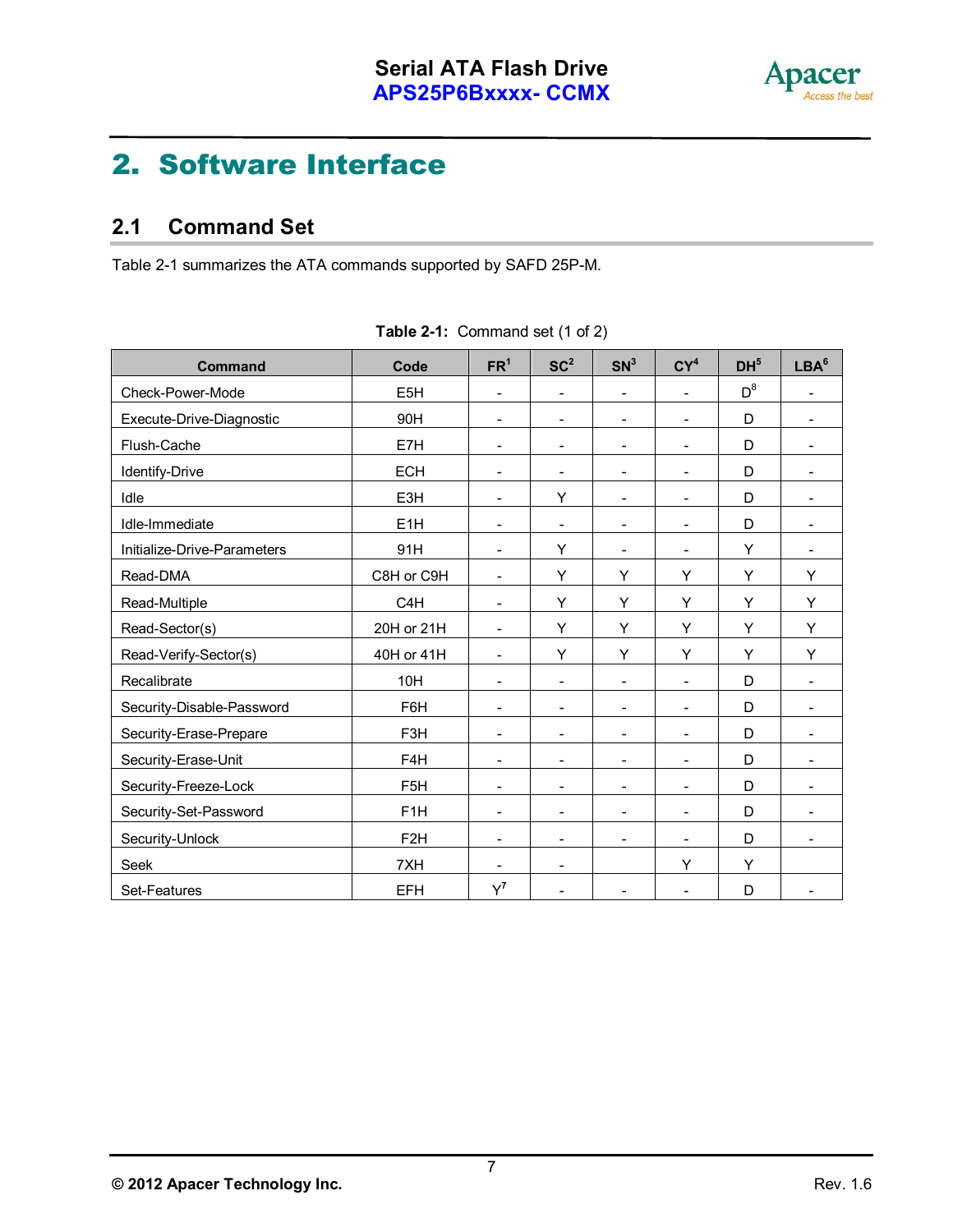

#### **Table 2-1:** Command set (2 of 2)

|                   |                  |                          | SC <sup>2</sup> | SN <sup>3</sup>          |                          | DH <sup>5</sup> | LBA <sup>6</sup> |
|-------------------|------------------|--------------------------|-----------------|--------------------------|--------------------------|-----------------|------------------|
| <b>Command</b>    | Code             | FR <sup>1</sup>          |                 |                          | $CY^4$                   |                 |                  |
| Set-Multiple-Mode | C6H              | $\blacksquare$           | Υ               |                          | $\overline{\phantom{0}}$ | D               |                  |
| Sleep             | E6H              | $\overline{\phantom{a}}$ |                 | $\overline{\phantom{0}}$ | $\overline{\phantom{0}}$ | D               |                  |
| <b>SMART</b>      | B <sub>0</sub> H | $\checkmark$             | ◡               | Y                        | $\checkmark$             | D               |                  |
| Standby           | E <sub>2</sub> H | $\blacksquare$           |                 | Ξ.                       | -                        | D               |                  |
| Standby-Immediate | <b>E0H</b>       | $\blacksquare$           |                 |                          | $\overline{\phantom{a}}$ | D               |                  |
| Write-DMA         | CAH              | $\overline{\phantom{a}}$ | $\checkmark$    | Y                        | Υ                        | $\checkmark$    | $\checkmark$     |
| Write-Multiple    | C <sub>5</sub> H | $\overline{\phantom{a}}$ | v               | Y                        | Υ                        | v               | $\checkmark$     |
| Write-Sector(s)   | 30H              | $\overline{\phantom{a}}$ |                 | v                        |                          |                 |                  |

**1.** FR - Features register

**2.** SC - Sector Count register

**3.** SN - Sector Number register

**4.** CY - Cylinder registers

**5.** DH - Drive/Head register

**6.** LBA - Logical Block Address mode supported (see command descriptions for use)

**7.** Y - The register contains a valid parameter for this command.

**8.** For the Drive/Head register:

Y means both the SAFD and Head parameters are used

D means only the SAFD parameter is valid and not the Head parameter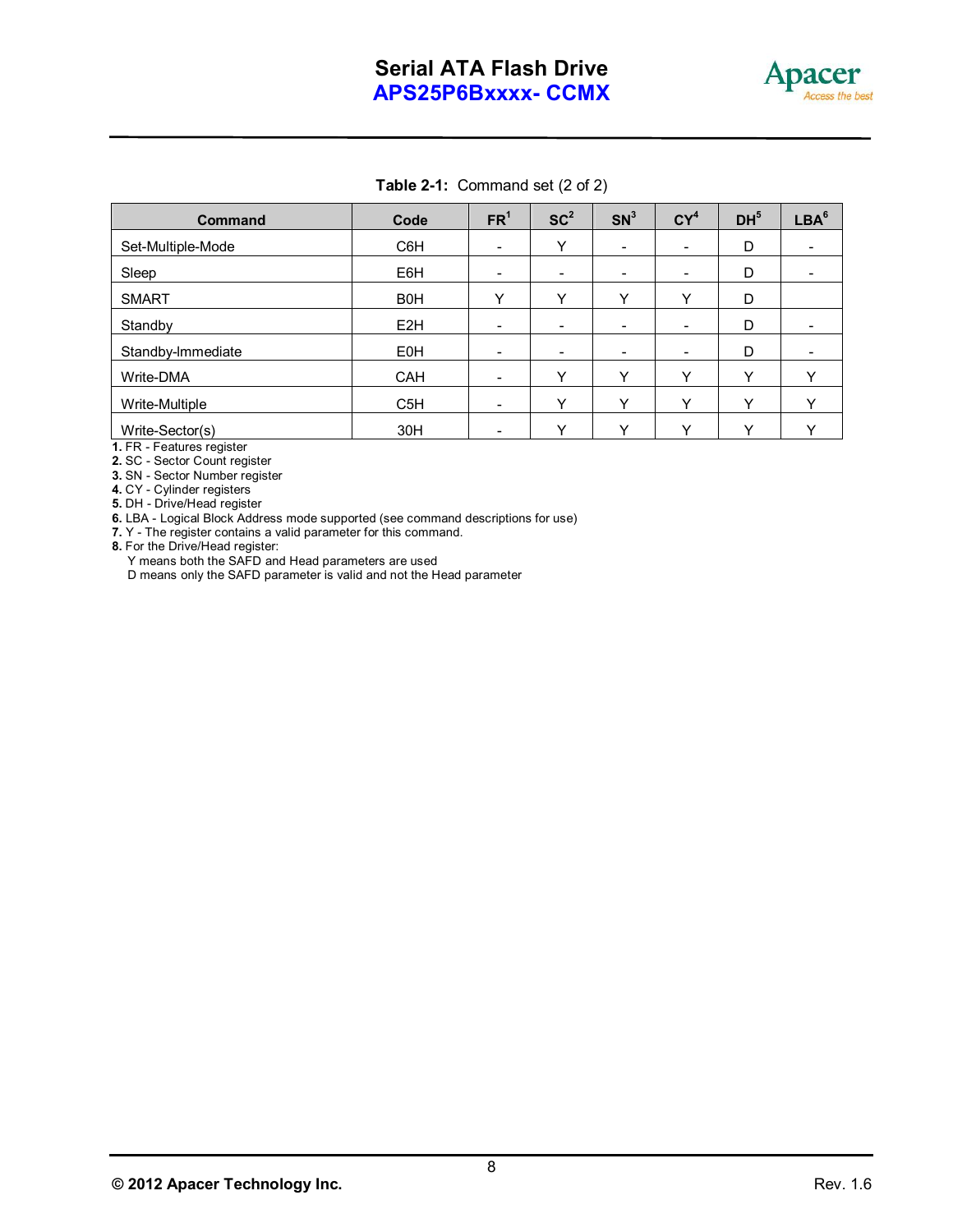

## **2.2 S.M.A.R.T.**

S.M.A.R.T. is an acronym for Self-Monitoring, Analysis and Reporting Technology, an open standard allowing disk drives to automatically monitor their own health and report potential problems. It protects the user from unscheduled downtime by monitoring and storing critical drive performance and calibration parameters. Ideally, this should allow taking proactive actions to prevent impending drive failure.

Apacer SAFD 25P-M uses the standard SMART command B0h to read data from the drive for SMART feature as the SATA Rev.2.6 ATA/ATAPI-7 specifications. Based on the SFF-8035i Rev. 2.0 specifications, Apacer SMART defines vendor-specified SMART Attribute IDs (A0 ~ A5, and 0C) in SAFD 25P-M. They represent Initial bad block count, Bad block count, Spare block count, Maximum erase count, Average erase count and Power cycle. When the Apacer SMART Utility running on the host, it analyzes and reports the disk status to the host before SAFD 25P-M is in critical condition.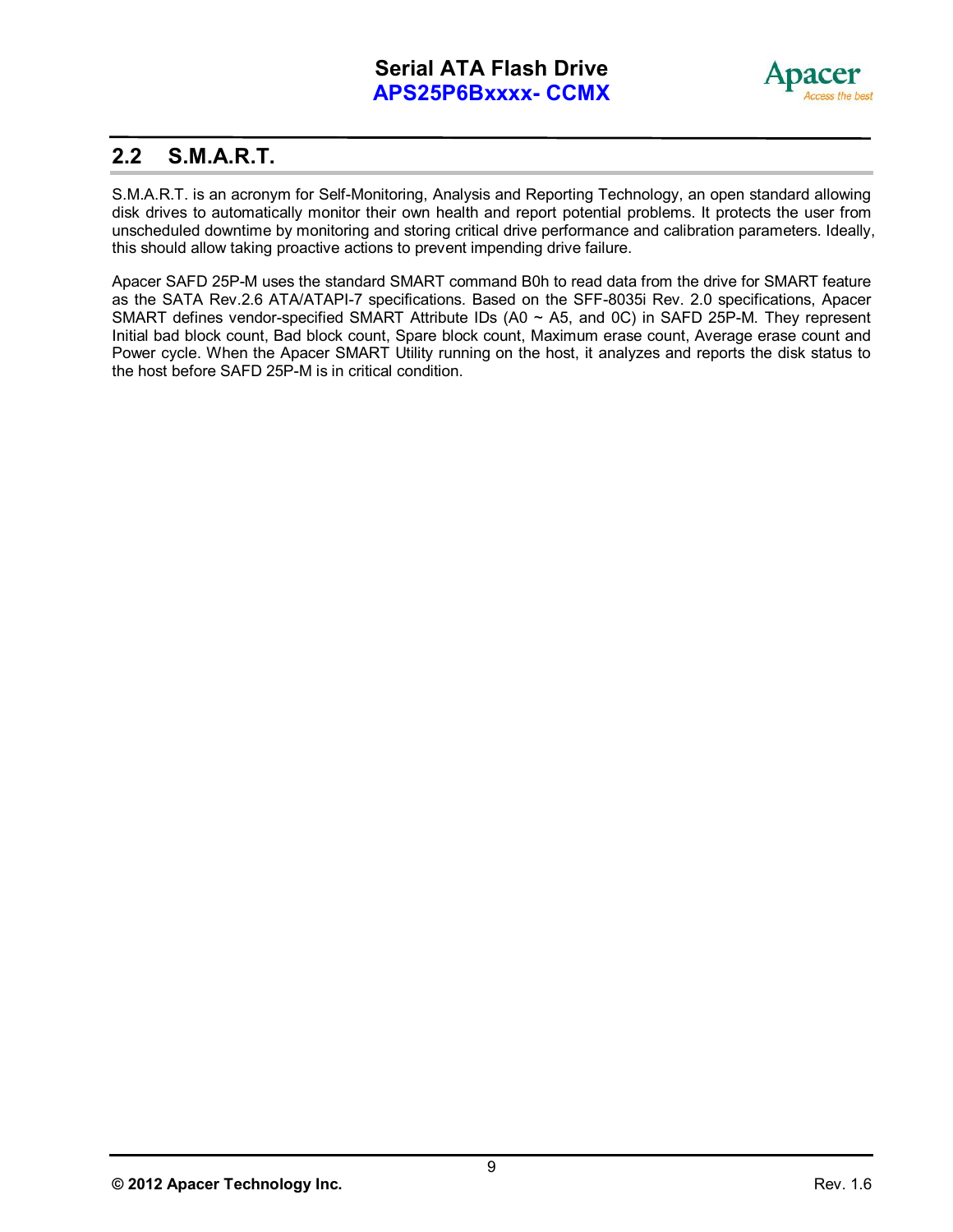

## **3. Flash Management**

### **3.1 Error Correction/Detection**

SAFD 25P-M implements hardware ECC scheme based on the BCH algorithm which can detect and correct up to 16 bits or 24 bits error in 1024 bytes.

### **3.2 Bad Block Management**

Although bad blocks on the flash media are already identified by the flash manufacturer, they can also be accumulated over time during operation. SAFD 25P-M's controller maintains a table that lists those normal blocks with disk data, the free blocks for wear leveling, and bad blocks with errors. When a normal block is detected broken, it is replaced with a free block and listed as a bad block. When a free block is detected broken, it is then removed from the free block list and marked as a bad block.

During device operation, this ensures that newly accumulated bad blocks are transparent to the host. The device will stop file write service once there are only two free blocks left such that the read function is still available for copying the files from the disk into another.

## **3.3 Wear Leveling**

The NAND flash devices are limited by a certain number of write cycles. When using a FAT-based file system, frequent FAT table updates are required. If some area on the flash wears out faster than others, it would significantly reduce the lifetime of the whole SSD, even if the erase counts of others are far from the write cycle limit. Thus, if the write cycles can be distributed evenly across the media, the lifetime of the media can be prolonged significantly. This scheme is called wear leveling.

Apacer's wear-leveling scheme is achieved both via buffer management and global wear leveling. They both ensure that the lifetime of the flash media can be increased, and the disk access performance is optimized as well.

### **3.4 Power Failure Management**

The Low Power Detection on the controller initiates crucial data saving before the power supplied to the device is too low. This feature prevents the device from crash and ensures data integrity during an unexpected power-off.

## **3.5 ATA Secure Erase**

Accomplished by the Secure Erase (SE) command, which added to the open ANSI standards that control disk drives, "ATA Secure Erase" is built into the disk drive itself and thus far less susceptible to malicious software attacks than external software utilities. It is a positive easy-to-use data destroy command, amounting to electronic data shredding. Executing the command causes a drive to internally completely erase all possible user data. This command is carried out within disk drives, so no additional software is required. Once executed, neither data nor the erase counter on the device would be recoverable, which blurs the accuracy of device lifespan. The process to erase will not be stopped until finished while encountering power failure, and will be continued when power is back on.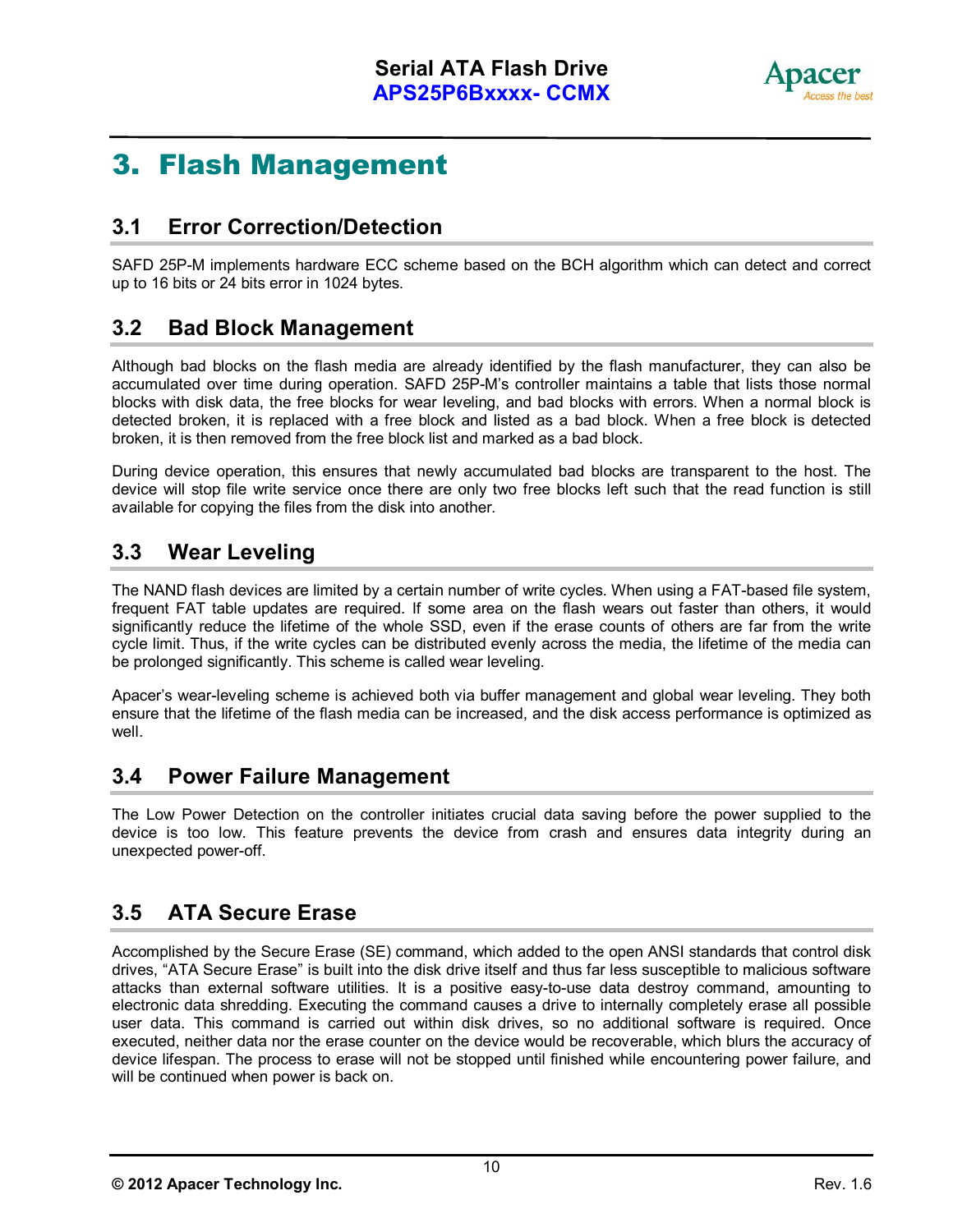

### **3.6 TRIM**

Made of millions of NAND flash cells, SSD can be written into groups called pages in 4K size generally, but can only be erased in larger groups called blocks of 128 pages or 512KB. These stipulations are partially the source of many performance issues. Until an address gets used again, the SSD has to keep track of every last bit of data that's written on it. The ATA-TRIM instruction tilts the balance in favor of the SSD. TRIM addresses a major part of the performance degradation issue over time that plagues all SSDs. A TRIM enabled drive running an OS with TRIM support will stay closer to its peak performance over time.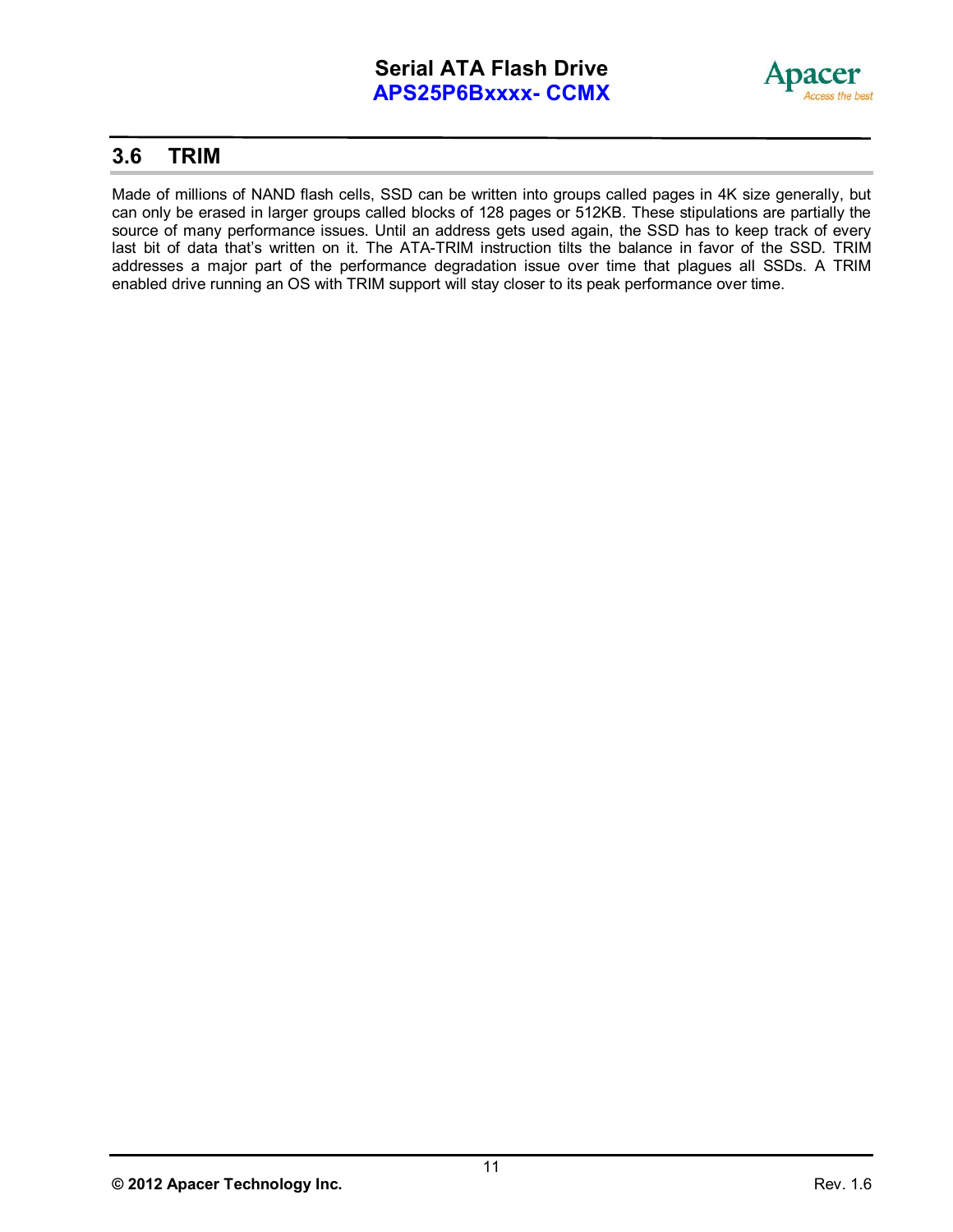

## **4. Environmental Specifications**

### **4.1 Environments**

SAFD 25P-M environmental specifications follow the US Military Standard MIL-STD-810F, as shown in Table 4-1.

| <b>Environment</b> | <b>Specification</b>                                                      |
|--------------------|---------------------------------------------------------------------------|
|                    | 0°C to 70°C (Operating - Standard), -40 $\sim$ +85°C (Operating-extended) |
| Temperature        | $-40^{\circ}$ C to 100 $^{\circ}$ C (Non-operating)                       |
| Humidity           | 5% to 95% RH (Non-condensing)                                             |
| Vibration          | Sine wave: 5~55~5 Hz (X, Y, Z)<br>Random: 10-2000 Hz, 16.3 G (X, Y, Z)    |
| Shock - Operating  | Acceleration: 1,500 G, 0.5 ms<br>Peak acceleration: 50 G, 11 ms           |
| Altitude           | $80,000$ ft                                                               |

**Table 4-1** SAFD 25P-M environmental specifications

Note: extended operating temperature specification is only available in 32, 64, 128, and 256GB capacities.

## **4.2 Mean Time Between Failures (MTBF)**

Mean Time Between Failures (MTBF) is predicted based on reliability data for the individual components in SAFD drive. Although many component MTBFs are given in databases and often these values are not really accurate, the prediction result for SAFD 25P-M is more than 1,000,000 hours.

Notes about the MTBF:

The MTBF is predicated and calculated based on "Telcordia Technologies Special Report, SR-332, Issue 2" method.

## **4.3 Certification and Compliance**

SAFD 25P-M drive complies with the following standards:

- $\text{CE} \text{EN55022/55024}$
- FCC 47CFR Part15 Class B
- RoHS
- MIL-STD-810F
- SATA II (SATA Rev. 2.5)
- Up to ATA/ATAPI-7 ( including S.M.A.R.T.)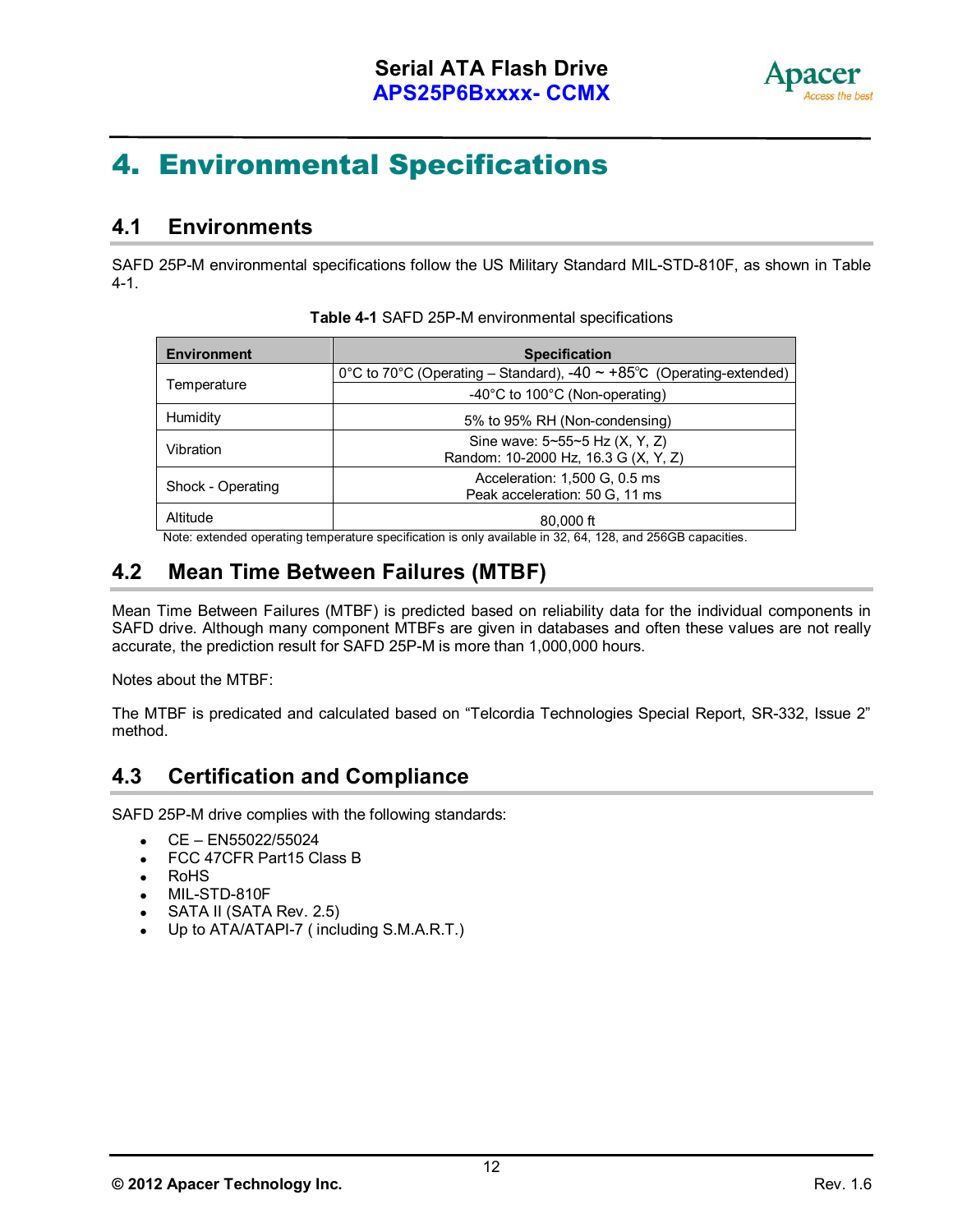

## **5. Electrical Characteristics**

## **5.1 Operating Voltage**

Table 5-1 lists the supply voltage for SAFD 25P-M.

| Table 5-1 SAFD 25P-M operating voltage |  |  |  |  |
|----------------------------------------|--|--|--|--|
|----------------------------------------|--|--|--|--|

| <b>Parameter</b> | <b>Conditions</b>             |
|------------------|-------------------------------|
| Supply voltage   | $5.0 V \pm 5\%$ (4.75-5.25 V) |

## **5.2 Power Consumption**

Table 5-2 lists SAFD 25P-M power consumption.

|  | Table 5-2 SAFD 25P-M power consumption (typical) |  |  |  |
|--|--------------------------------------------------|--|--|--|
|--|--------------------------------------------------|--|--|--|

| <b>Capacity</b><br>Performance | <b>16 GB</b> | 32 GB | <b>64 GB</b> | 128 GB | 256 GB | 512 GB |
|--------------------------------|--------------|-------|--------------|--------|--------|--------|
| <b>Active Mode</b><br>(mA)     | 365          | 472   | 520          | 612    | 826    | 872    |
| <b>Idle Mode</b><br>(mA)       | 180          | 194   | 198          | 203    | 203    | 203    |

Note: power consumption may vary depending on flash configurations or platforms.

## **5.3 Electrostatic Discharge**

#### **Table 5-3** Electrostatic discharge

| <b>Item</b>                                       | <b>Amount of</b><br><b>Discharge</b> | Voltage | <b>Required</b><br><b>Criteria</b> | <b>Complied To Criteria</b><br>(A,B,C) |
|---------------------------------------------------|--------------------------------------|---------|------------------------------------|----------------------------------------|
|                                                   | 10                                   | +8kV    | B                                  | A                                      |
| Air Discharge                                     | 10                                   | $-8kV$  | B                                  | A                                      |
| <b>Contact</b>                                    | 25                                   | $+4kV$  | B                                  | A                                      |
| <b>Discharge</b>                                  | 25                                   | $-4kV$  | B                                  | A                                      |
| Indirect                                          | 25                                   | $+4kV$  | <sub>B</sub>                       | A                                      |
| <b>Discharge</b><br>(HCP)                         | 25                                   | -4kV    | B                                  | A                                      |
| Indirect                                          | 25                                   | $+4kV$  | B                                  | A                                      |
| <b>Discharge</b><br>(VCP Front)                   | 25                                   | -4kV    | B                                  | A                                      |
| <b>Indirect</b><br><b>Discharge</b><br>(VCP Left) | 25                                   | +4kV    | B                                  | A                                      |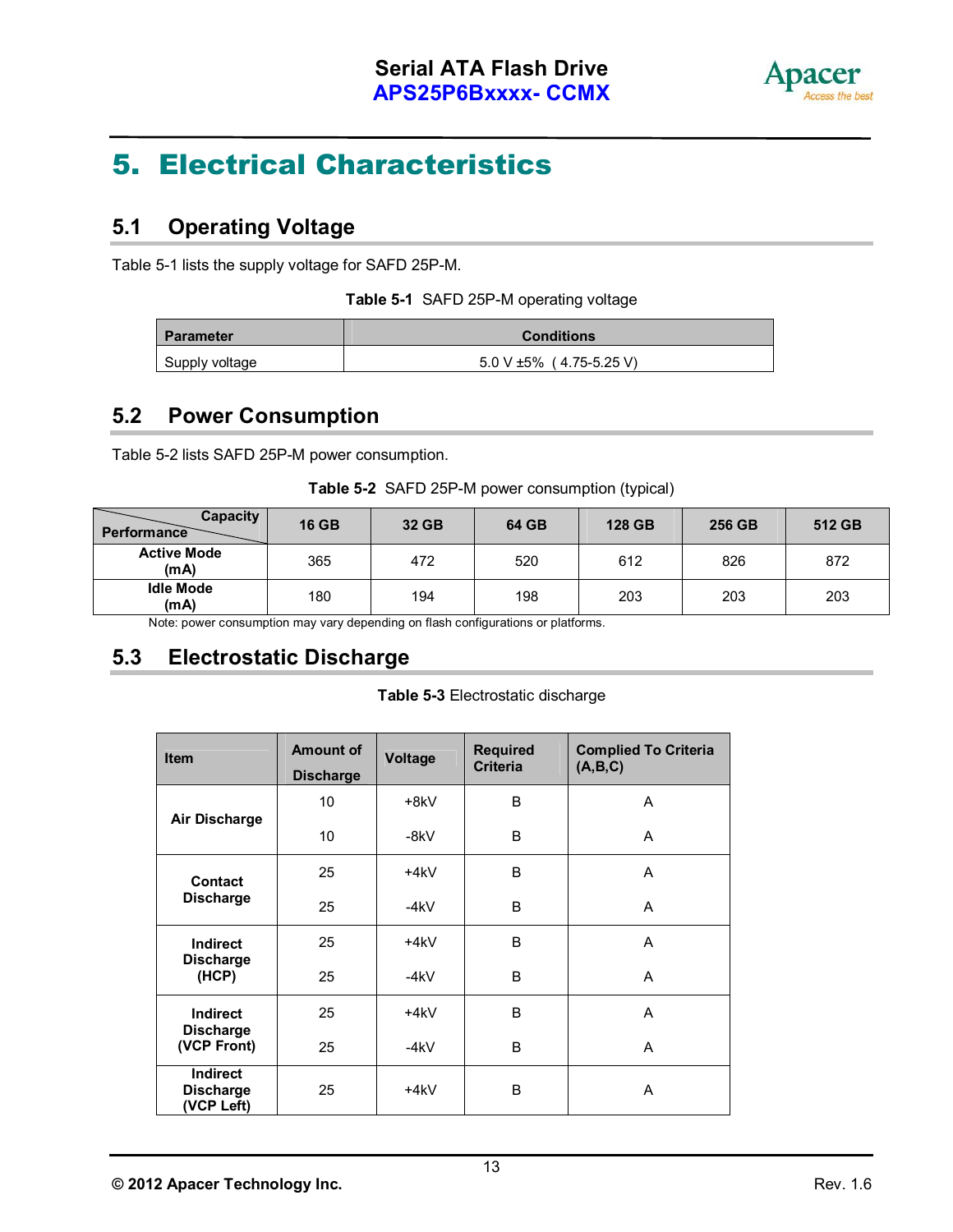## **Serial ATA Flash Drive APS25P6Bxxxx- CCMX**



|                                 | 25 | $-4kV$ | B | A |
|---------------------------------|----|--------|---|---|
| <b>Indirect</b>                 | 25 | $+4kV$ | B | Α |
| <b>Discharge</b><br>(VCP Back)  | 25 | $-4kV$ | в | Α |
| Indirect                        | 25 | +4kV   | B | Α |
| <b>Discharge</b><br>(VCP Right) | 25 | $-4kV$ | B | Α |

## **5.4 Electrical Fast Transient/Burst**

#### **Table 5-4** Electrical Fast Transient/Burst

| Inject<br>Line | <b>Polarity</b> | Voltage<br>kV | <b>Inject</b><br><b>Time</b><br>(Second) | <b>Inject</b><br><b>Method</b> | <b>Required</b><br><b>Criteria</b> | <b>Complied</b><br>to<br><b>Criteria</b> |
|----------------|-----------------|---------------|------------------------------------------|--------------------------------|------------------------------------|------------------------------------------|
| -N-PE          | ∸               | 1kV           | 60                                       | Direct                         | B                                  | A                                        |

#### **Notes about 5.3 Electrostatic Discharge & 5.4 Electrical Fast Transient/Burst**

The tests performed are from lowest level up to the highest level as required by standard, but only highest level is shown on the report.

Meet criteria A: Operate as intended during and after the test Meet criteria B: Operate as intended after the test Meet criteria C: Loss/Error of function

Additional Information: EUT stopped operation and could / could not be reset by operator at kV. No false alarms or other malfunctions were observed during or after the test.

The Contact discharges were applied at least total 200 discharges at a minimum of four test points.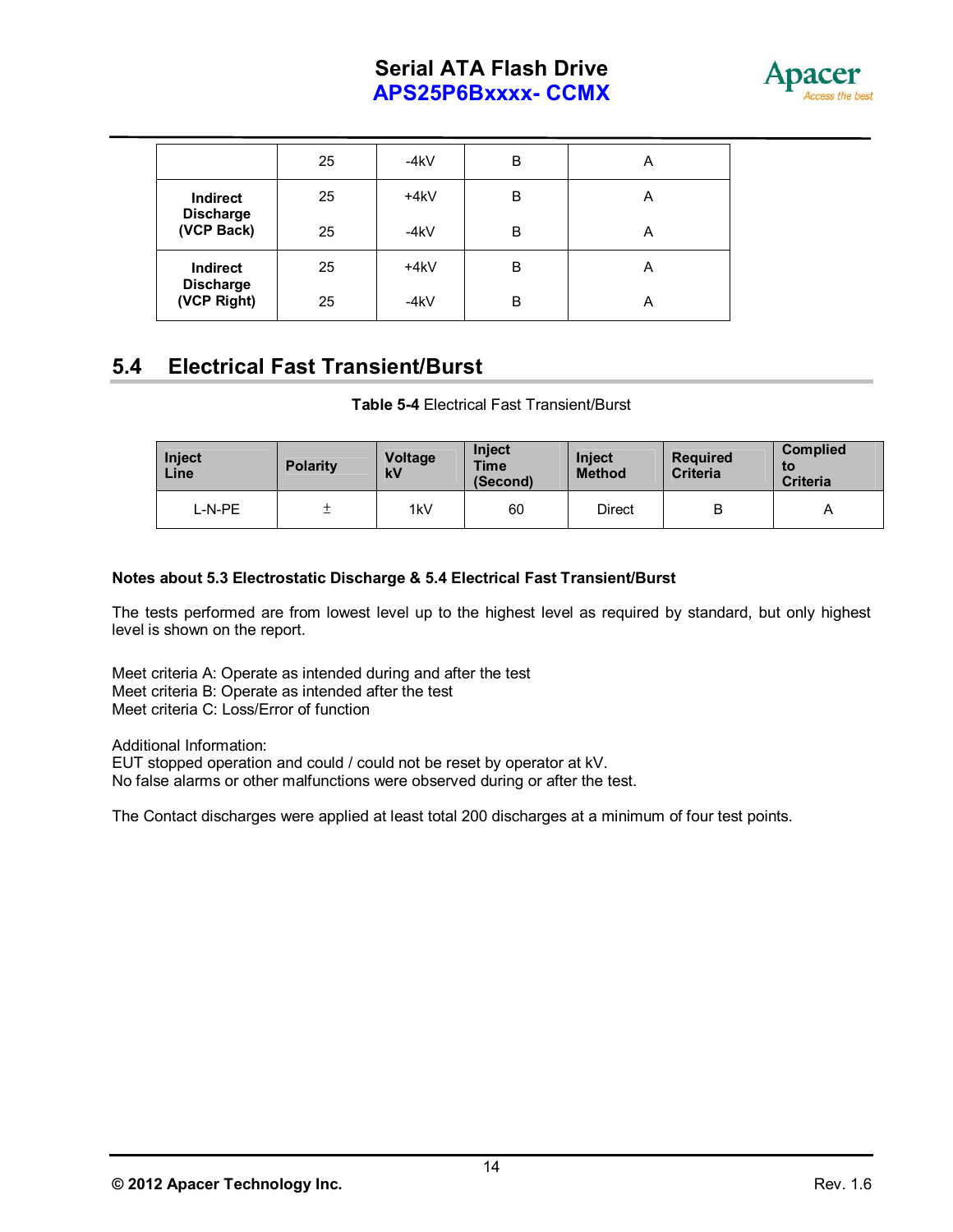

## **6. Physical Characteristics**

## **6.1 Metal Housing**

Figure 6-1 illustrates the overall dimensions of SAFD 25P-M w/Metal Housing, as listed in Table 6-1.

| <b>Dimension</b> | <b>Millimeters (mm)</b> |
|------------------|-------------------------|
| Height           | $9.30 \pm 0.20$         |
| Width            | $69.90 \pm 0.15$        |
| Length           | $100.00 \pm 0.15$       |

61.72  $\overline{\circ}$  $\overline{\circ}$ ō ⊕ 0 17.57 4 M3-8\_M3-ত  $\circ$  $00.00 + 15$ 0 38.10 နှစ်  $\circ$  $\circ$  $\circ$ C 20.93  $\circ$ O 14.00 ----------------- $\overline{30}$ o ſо  $\circ$  $\circ$  $9.30 \pm .20$ 69.90  $\pm .15$ 

**Table 6-1** SAFD 25P-M w/Metal Housing dimensions

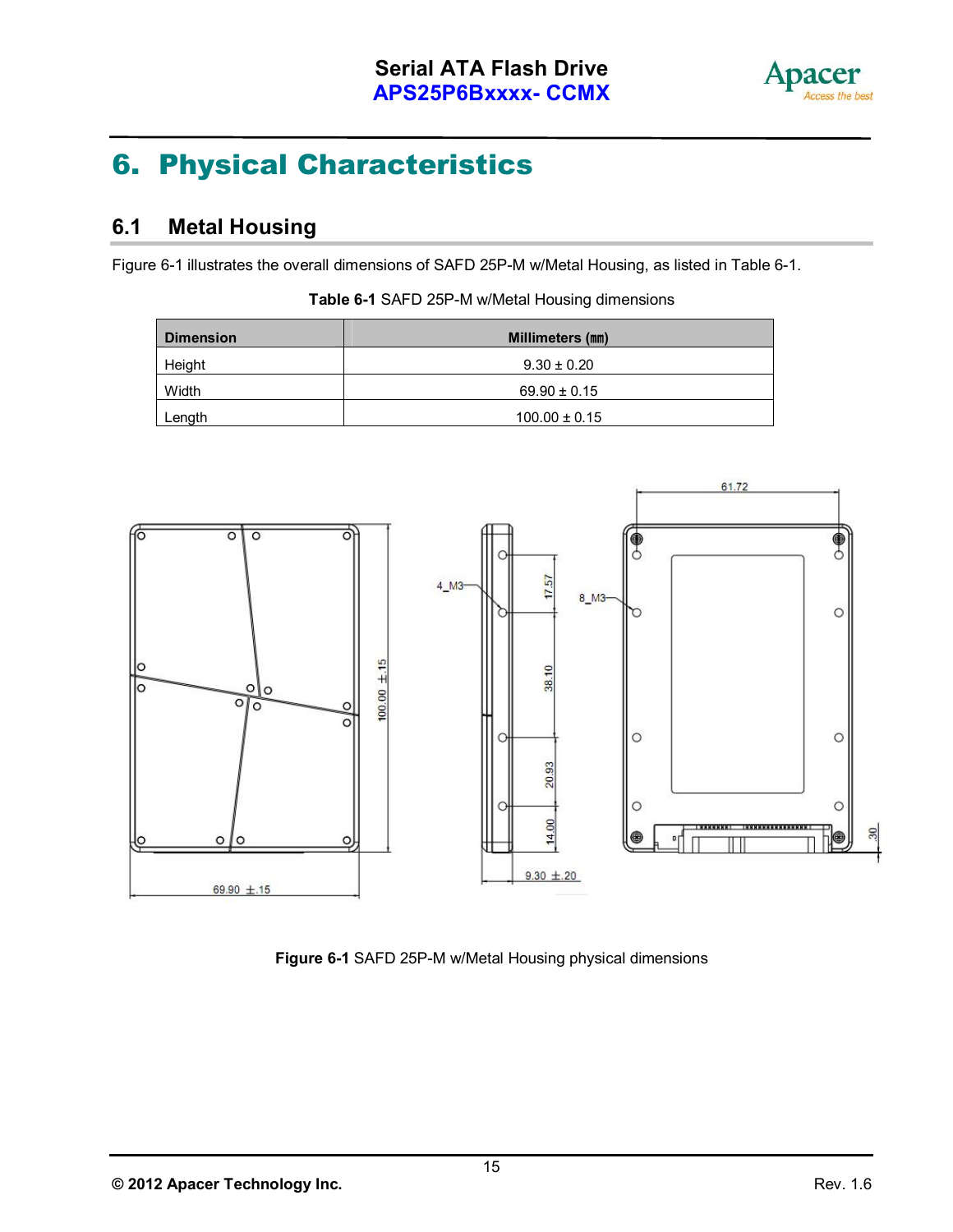

## **7. Product Ordering Information**

## **7.1 Product Code Designations**

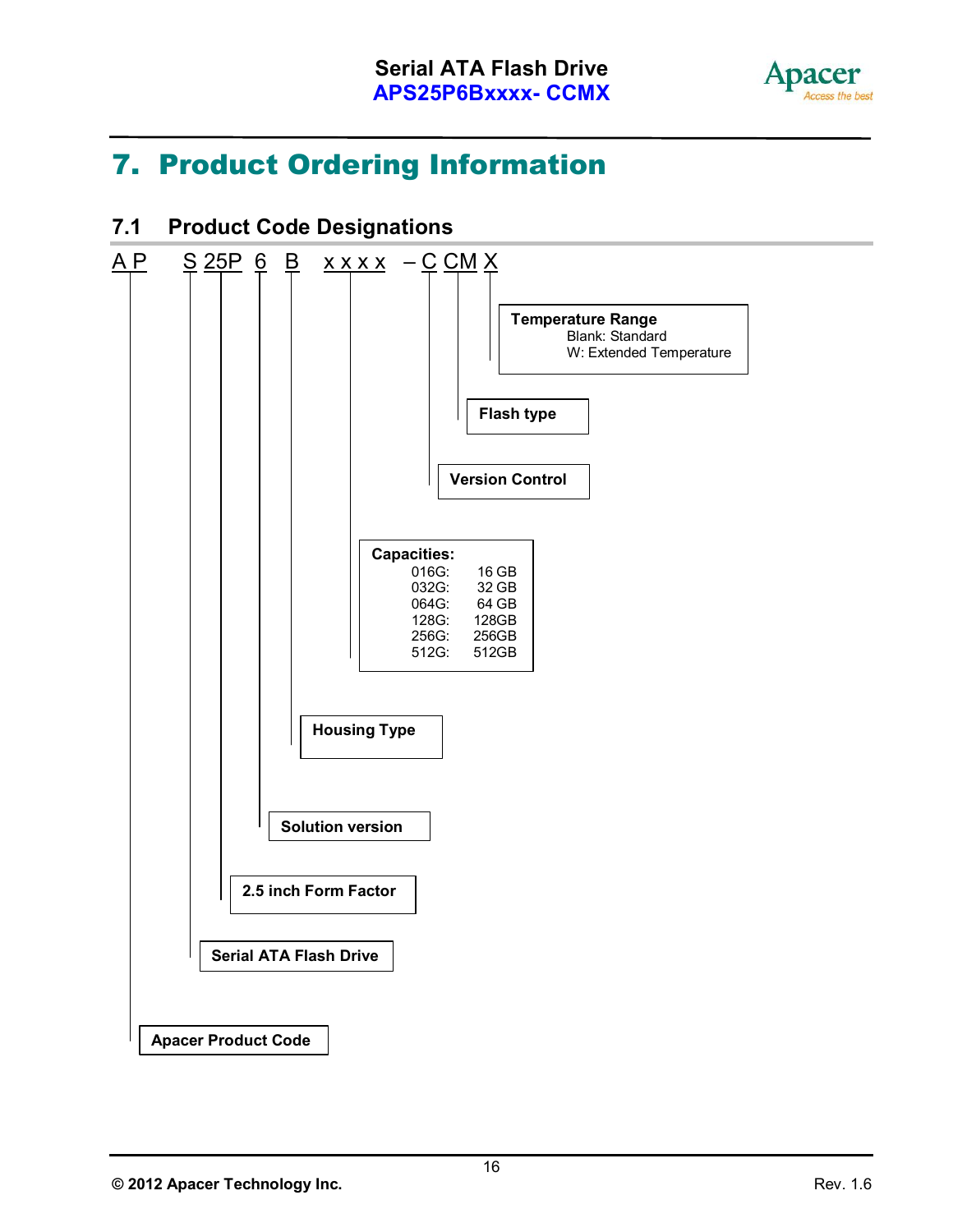

## **7.2 Valid Combinations**

| Capacity | <b>Standard</b>  | <b>Extended Temperature</b> |
|----------|------------------|-----------------------------|
| $16$ GB  | APS25P6B016G-CCM |                             |
| 32 GB    | APS25P6B032G-CCM | APS25P6B032G-CCMW           |
| 64 GB    | APS25P6B064G-CCM | APS25P6B064G-CCMW           |
| 128 GB   | APS25P6B128G-CCM | APS25P6B128G-CCMW           |
| 256 GB   | APS25P6B256G-CCM | APS25P6B256G-CCMW           |
| 512 GB   | APS25P6B512G-CCM |                             |

**Note:** Valid combinations are those products in mass production or will be in mass production. Consult your Apacer sales representative to confirm availability of valid combinations and to determine availability of new combinations.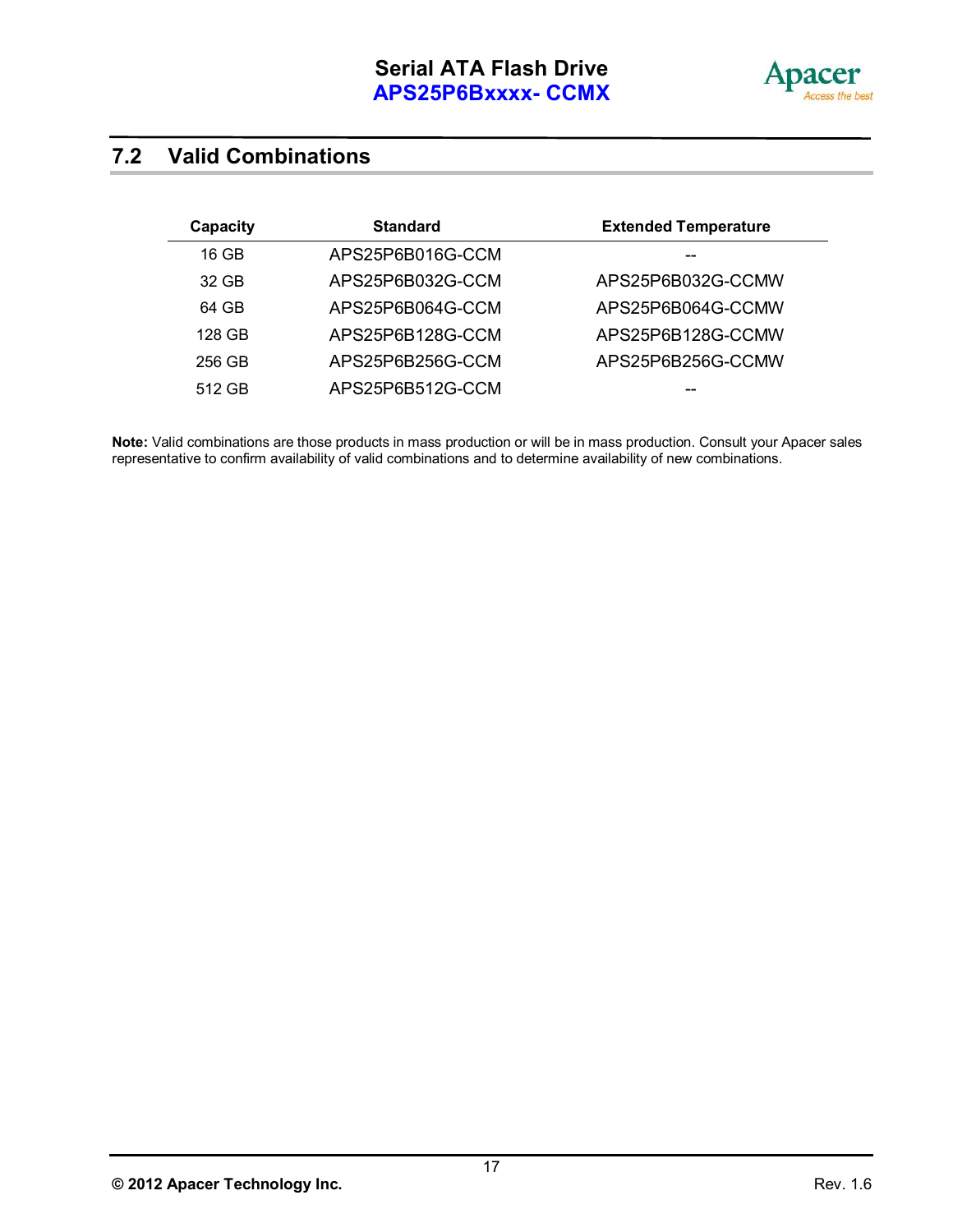

## **Revision History**

| <b>Revision</b> | <b>Description</b>                                      | <b>Date</b> |
|-----------------|---------------------------------------------------------|-------------|
| 1.0             | Official release                                        | 05/13/2011  |
| 1.1             | Updated Performance Specification and Power Consumption | 06/09/2011  |
| 1.2             | Updated Performance Specification and Power Consumption | 06/27/2011  |
| 1.3             | Added 512GB capacity                                    | 10/14/2011  |
| 1.4             | Updated Performance & Power Consumptions                | 11/10/2011  |
| 1.5             | Updated Product Ordering Information                    | 11/30/2011  |
|                 | Updated Temperature specifications                      |             |
|                 | Added 16GB specifications                               |             |
| 1.6             | Updated S.M.A.R.T Attribute IDs                         | 03/20/2012  |